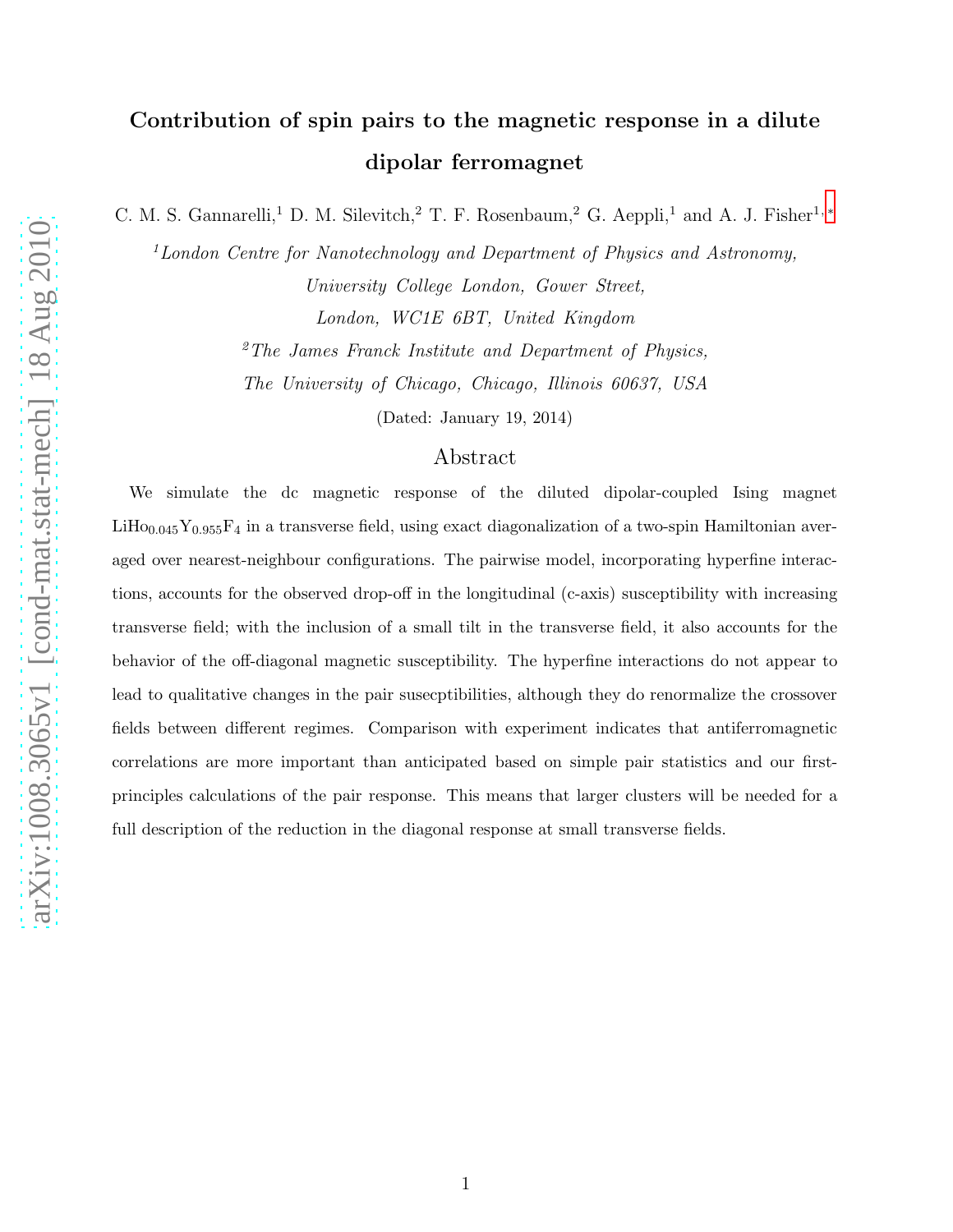# I. INTRODUCTION

The dipolar rare-earth magnetic salt  $LiHoF<sub>4</sub>$  orders at [1](#page-16-1).53 K<sup>1[,2](#page-16-2)</sup> to form a Ising-like ferromagnet with long, needle-shaped domains oriented along the Ising  $c$ -axis<sup>[3](#page-16-3)</sup>. This system, and the dilution series LiHo<sub>x</sub>Y<sub>1-x</sub>F<sub>4</sub> with the magnetic Ho<sup>3+</sup> ions replaced by non-magnetic  $Y^{3+}$ , have been studied for more than three decades<sup>[4](#page-16-4)-18</sup>. For moderate dilution  $(x > 30\%)$  the system continues to behave as an Ising ferromagnet<sup>[1](#page-16-1)[,4](#page-16-4)[,5](#page-17-1)[,12](#page-17-2)</sup>; however for smaller x it appears to form a spin glass at low temperatures<sup>[17](#page-17-3)</sup>. At  $x = 4.5\%$  there is evidence for a novel  $antiglass<sup>6</sup>$  $antiglass<sup>6</sup>$  $antiglass<sup>6</sup>$  in which the scaled distribution of relaxation times *loses* its low-frequency tail as the sample cools. In this phase the material exhibits macroscopically long-lived magnetic excitations<sup>[8](#page-17-5)</sup> and a novel combination of strong features in the specific heat with a featureless magnetic susceptibility which can only explained by positing long-range spin entanglement<sup>[9](#page-17-6)</sup>. Some recent experiments have reported contrasting results—notably a featureless specific heat from  $x = 1.8\%$  to  $x = 8\%^{13}$  $x = 8\%^{13}$  $x = 8\%^{13}$ , suggesting that the conventional spin glass may persist to lower concentrations.

The dynamics in these dilute phases are particularly interesting and could well be the key to understanding the seemingly contradictory experiments. As well as the long-lived magnetic oscillations revealed by hole-burning experiments at  $x = 4.5\%$ <sup>[8](#page-17-5)</sup>, cotunnelling of the electronic and nuclear moments on pairs of neighboring  $Ho^{3+}$  ions has been observed at  $x = 0.1\%$ <sup>[10](#page-17-8)</sup> through its effect on the low-frequency zero-field susceptibility. It is appropriate to revisit the low-frequency susceptibility for several reasons. First,  $\text{LiHo}_x\text{Y}_{1-x}\text{F}_4$  is expected to be a model for a wide class of transverse-field dipolar systems. Second, the observation of long decoherence times and signatures of long-range entanglement suggest the possibility of exploiting the  $Ho^{3+}$  ions as magnetic qubits. Finally, one would like to understand the precise role of the competition between the collective dipolar interaction, the nuclear spin bath and other decoherence pathways in determining the dynamics of the system[19](#page-17-9). Here we combine an experimental study of the magnetic response of the dilute system as we tilt the moment away from the Ising axis under large transverse fields with a theoretical analysis in which we average over all possible pairs. Our purpose is to establish—quantitatively—the extend to which collective (i.e. beyond-pair) effects are important for the behavior of the  $x = 4.5\%$  compound by doing the mos precise possible calculations of the pair susceptibility contribution at equilibrium. The outcome is that even for this relatively high level of dilution,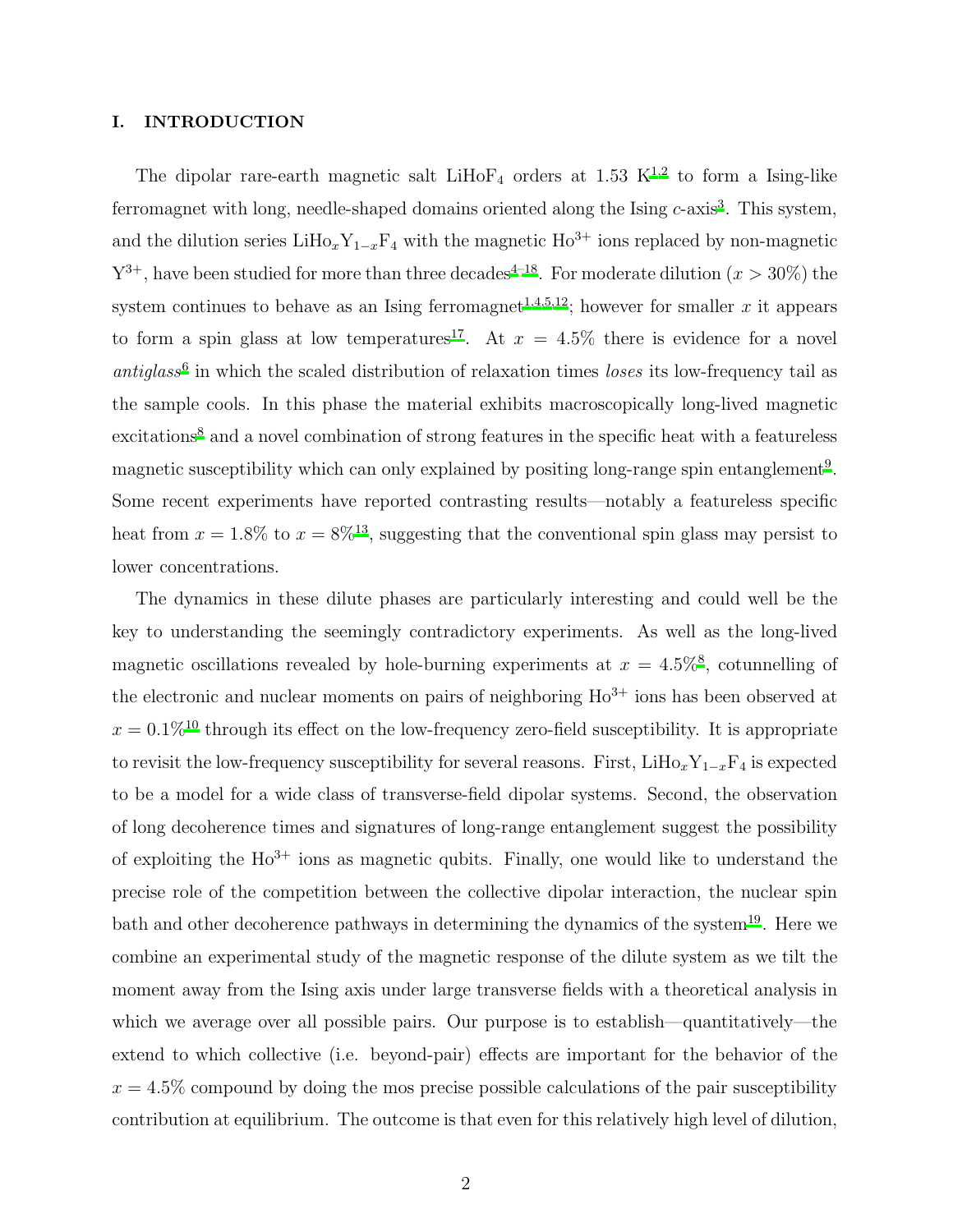the collective effects are important at low transverse fields.

We presented the experimental results and a short summary of the theoretical argument in Ref. [18](#page-17-0). This paper gives full details of the model and is structured as follows. Section [II](#page-2-0) summarizes the experimental techniques employed and captures briefly the relevant results; Section [III](#page-4-0) describes the techniques employed in our calculations; Section [IV](#page-9-0) sets out the computational results, comparing the susceptibilities with and without hyperfine interactions and comparing them to the measured values; and Section [V](#page-14-0) presents our conclusions.

# <span id="page-2-0"></span>II. SUSCEPTIBILITY MEASUREMENTS

A single  $(5 \times 5 \times 10)$  mm<sup>3</sup> crystal of LiH<sub>00.045</sub>Y<sub>0.955</sub>F<sub>4</sub> was characterized using ac magnetic susceptibility in a helium dilution refrigerator. The magnetic response along the Ising axis and in the transverse plane were experimentally measured using a specially devised multi-axis ac susceptometer, as shown in Fig. [1.](#page-3-0) The sample was probed using a 101 Hz  $2 \mu$ T ac magnetic field parallel to the Ising axis. A pair of nested inductive pickup coils allowed for simultaneous determination of the magnetic response parallel to and transverse to the Ising axis of the crystal. The crystal was thermally linked to the cold finger of the refrigerator via sapphire rods and heavy copper wires. A multi-axis set of 100 mT Helmholtz coils and an 8 T solenoid provided dc magnetic fields  $H_{dc}$  parallel to and almost transverse to the Ising axis respectively; however, because of the difficulty in precisely aligning the crystal, we cannot exclude the possibility of a small  $(\sim 0.6^{\circ})$  misalignment of the solenoid from the transverse axis. The effects of such a misalignment on the predicted properties are discussed in §[IV D](#page-12-0) below.

The measurement probes the diagonal and off-diagonal components respectively of the linear susceptibility tensor, but evaluated at the non-zero reference field  $H_{dc}$ :

$$
\chi_{zz} = \left. \frac{\partial M_z}{\partial H_z} \right|_{\mathbf{H} = \mathbf{H}_{\text{dc}}};
$$
\n(1)

$$
\chi_{xz} = \left. \frac{\partial M_x}{\partial H_z} \right|_{\mathbf{H} = \mathbf{H}_{\text{dc}}}.
$$
\n(2)

(3)

Fig [2](#page-4-1) shows our results for the real part of the longitudinal and transverse susceptibilities  $\chi_{zz}$  and  $\chi_{xz}$  as functions of  $H_{dc}^{18}$  $H_{dc}^{18}$  $H_{dc}^{18}$ . These experimental results will be compared in section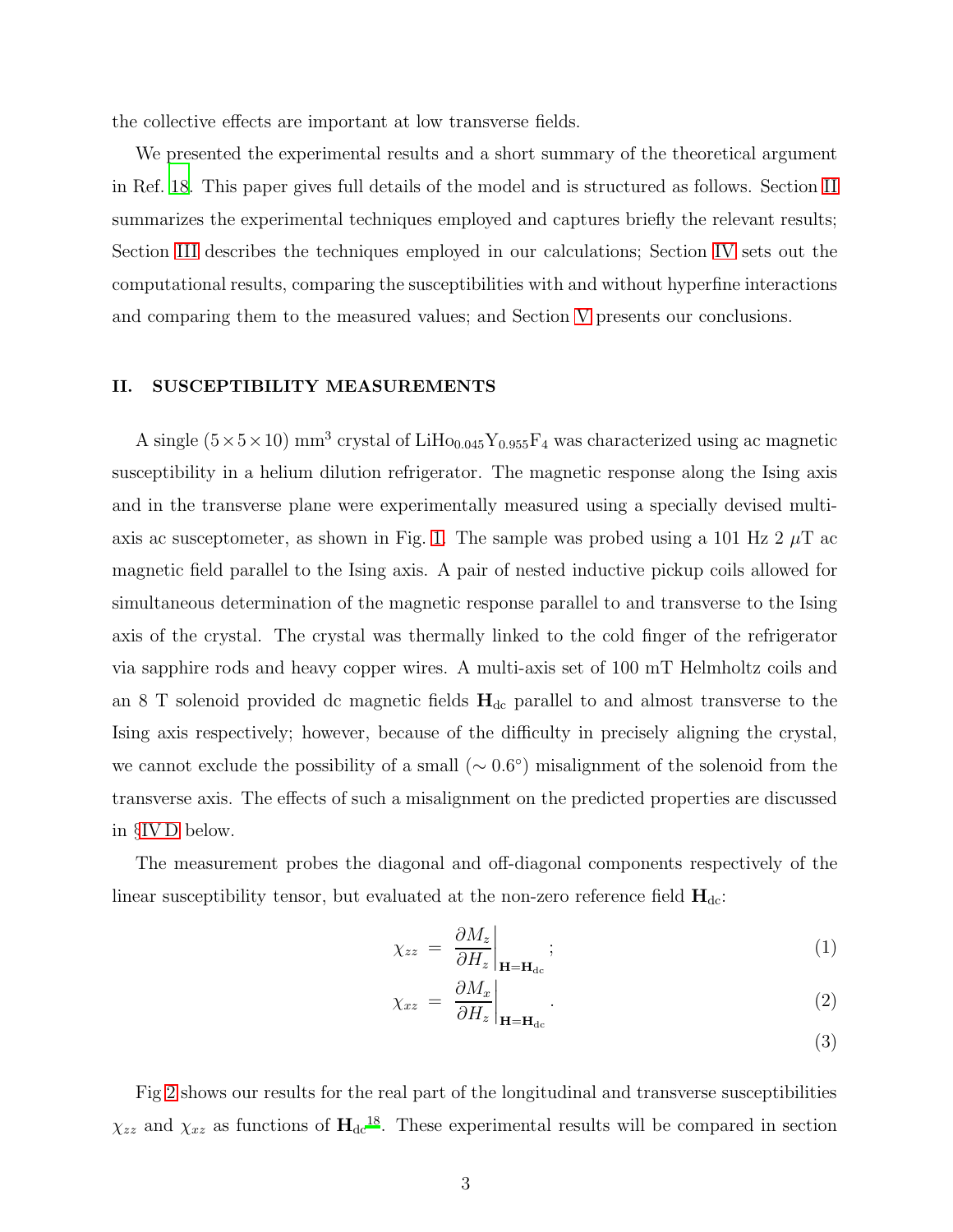

<span id="page-3-0"></span>FIG. 1: (Color online) Schematic of the ac vector susceptometer used in the experiments. The sample sits inside nested pickup coils A and B, sensitive to magnetic response in the transverse and Ising directions, respectively. An ac magnetic field along the Ising axis is supplied by solenoid C; the sample is thermally sunk to the cryostat cold finger via sapphire rods D and copper wires E. A superconducting 3-axis Helmholtz coil F and an 8 T solenoid magnet G supply dc magnetic fields. G is almost, but not perfectly, aligned transverse to the c-axis of the sample.

[IV D](#page-12-0) to the predictions derived from the spin-pair model developed in the following sections. The off-diagonal linear susceptibility vanishes in the limit where  $H_{dc}$  is exactly perpendicular to the Ising axis; as we shall see, a small component along z enables  $\chi_{xz}$  to capture some of the non-linear dependence of  $M$  on  $H$  and hence to give information about clustering and correlation effects, as expected from previous work $^{12}$  $^{12}$  $^{12}$ .

The imaginary part of the magnetic response was also measured. Since the frequencies involved are small compared with all the energy scales of the microscopic Hamiltonian, a theoretical treatment of the dissipation depends on an understanding of the low-frequency relaxation dynamics of the  $Ho^{3+}$  ions and is not considered in the present paper.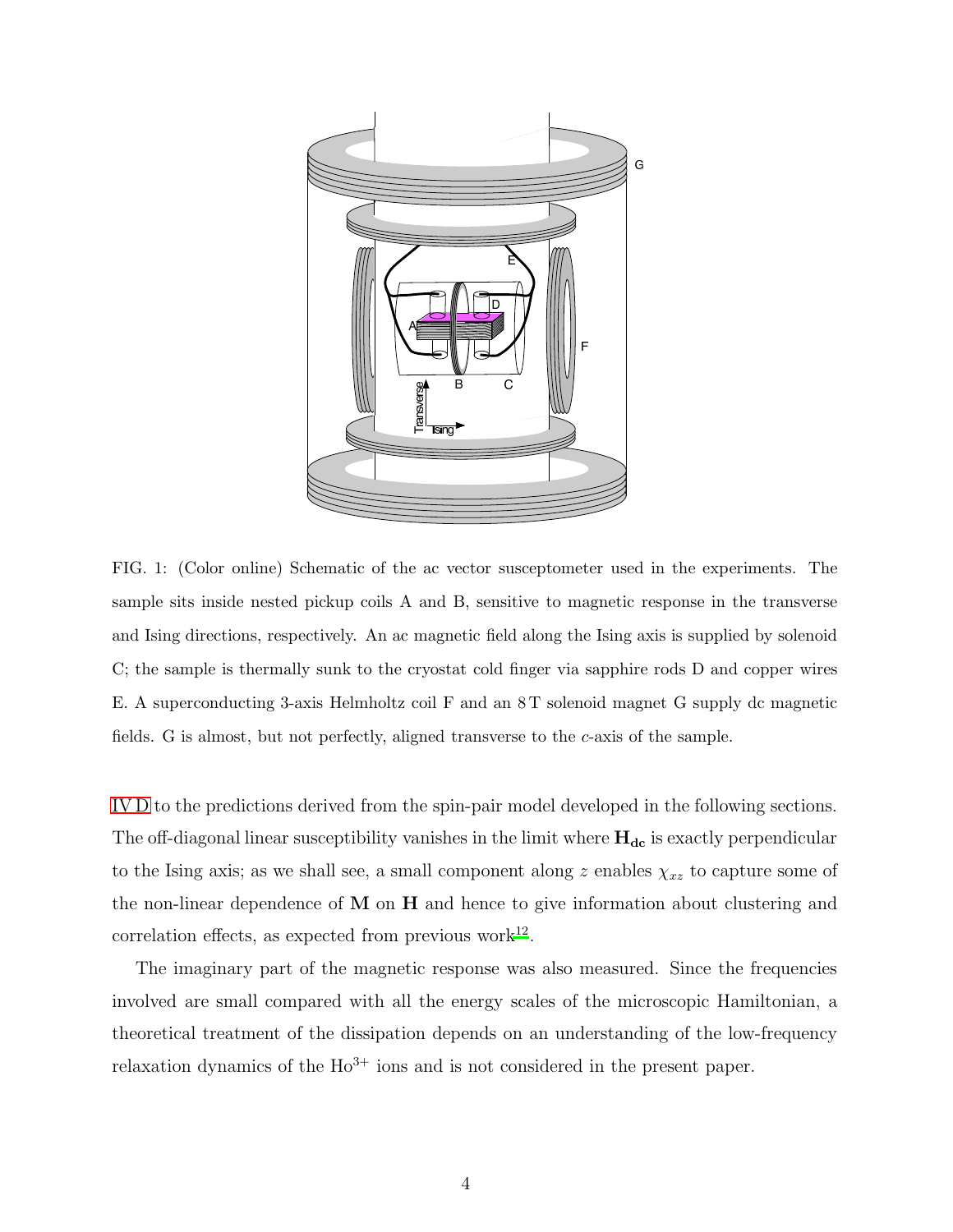

<span id="page-4-1"></span>FIG. 2: (Color online) Measured longitudinal (top) and transverse (bottom) real susceptibility at 70, 110, and 150 mK (blue). (Adapted from  $\text{Ref.}^{18}$  $\text{Ref.}^{18}$  $\text{Ref.}^{18}$ )

# <span id="page-4-0"></span>III. HO3+ PAIR MODEL

To construct a model for the susceptibility of  $Ho^{3+}$  pairs, we start with the complete microscopic Hamiltonian. The low-lying states of this Hamiltonian are then used to construct an effective 2-state  $H$ , which can be readily diagonalized for two interacting ions. If the hyperfine interactions from the microscopic single-ion Hamiltonian are added to this 2 state picture, the resulting  $H$  has 16 states, and the pair Hamiltonians are still numerically tractable. Finally, a weighting scheme is implemented that incorporates contributions for pairs beyond immediate nearest-neighbors.

# A. Microscopic Hamiltonian

The electronic Hamiltonian of a single  $Ho^{3+}$  ion in a magnetic field is

$$
H_1 = H_{cf} - \mathbf{m} \cdot \mathbf{B}
$$
  
=  $H_{cf} - \mu_B g_{L} \mathbf{j} \cdot \mathbf{B}$ , (4)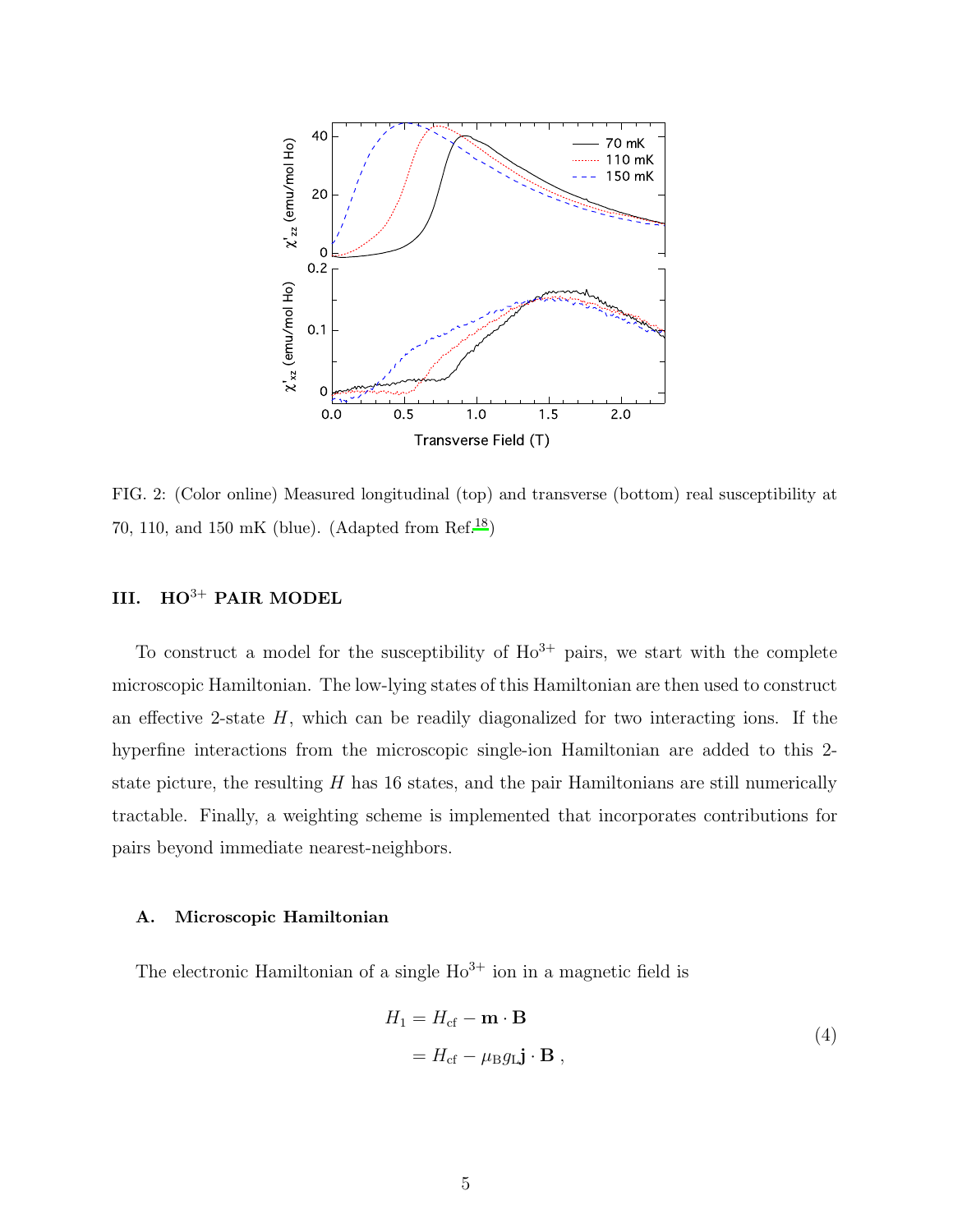

<span id="page-5-0"></span>FIG. 3: Single-ion energy levels as a function of longitudinal magnetic field. (a) Lowest eight electronic crystal-field levels of the  ${}^{5}I_{8}$  ground term as a function of field  $B_{z}$  parallel to the Ising axis. (b) Splitting of the two lowest electronic levels by the hyperfine interaction.

where  $g_L = \frac{5}{4}$  $\frac{5}{4}$  is the Landé g factor.  $H_{\text{cf}}$  is the crystal field Hamiltonian, which splits the 17-fold degenerate  ${}^{5}I_{8}$  ground term state of Ho, and is given by

$$
H_{\rm cf} = \sum_{l=2,4,6} B_l^0 O_l^0 + \sum_{l=4,6} B_l^4(c) O_l^4(c) + B_l^4(s) O_l^4(s) , \qquad (5)
$$

where  $O_l^m$  are Stevens' operators<sup>[20](#page-17-10)</sup>. We follow Ref. [21](#page-17-11) in taking the following values for the crystal-field parameters:  $B_2^0 = -0.06 \text{ meV}, B_4^0 = 3.5 \times 10^{-4} \text{ meV}, B_4^4 = 3.6 \times 10^{-3} \text{ meV},$  $B_6^0 = 4 \times 10^{-7}$  meV,  $B_6^4(c) = 7.0 \times 10^{-5}$  meV and  $B_6^4(s) = 9.8 \times 10^{-6}$  meV. The resulting electronic energy levels are shown in Figs. [3a](#page-5-0) and [4a](#page-6-0) as a function of fields parallel and transverse to the Ising axis.

The isotropic hyperfine coupling to the local  $I = \frac{7}{2}$  Ho<sup>3+</sup> nuclear spin can be included explicitly by defining

<span id="page-5-1"></span>
$$
H_{\rm hf} = H_{\rm cf} \otimes \mathbb{I}_{\rm N} + A\mathbf{J} \cdot \mathbf{I} + \mu_{\rm B} g_{\rm L} \mathbf{J} \cdot \mathbf{B} + \mu_{\rm N} \mathbf{I} \cdot \mathbf{B},\tag{6}
$$

with  $J_{\alpha} = j_{\alpha} \otimes I_{N}$  and  $A/k_{B} = 0.039 \text{ K}$  or  $A = 3.4 \mu\text{eV}$ . Figs. [3b](#page-5-0) and [4b](#page-6-0) show the effect of the hyperfine splitting on the lowest two crystal-field states (but computed using the entire single-ion Hamiltonian  $(6)$ ). As emphasized by Ronnow *et.*  $al^{19}$  $al^{19}$  $al^{19}$  and Schechter and Stamp<sup>[11](#page-17-12)[,22](#page-17-13)</sup>, although  $A$  is small compared with the characteristic intra-ion electronic energy scales, it is comparable to the inter-ion dipolar coupling (see §[IV C\)](#page-11-0). Its effect is to suppress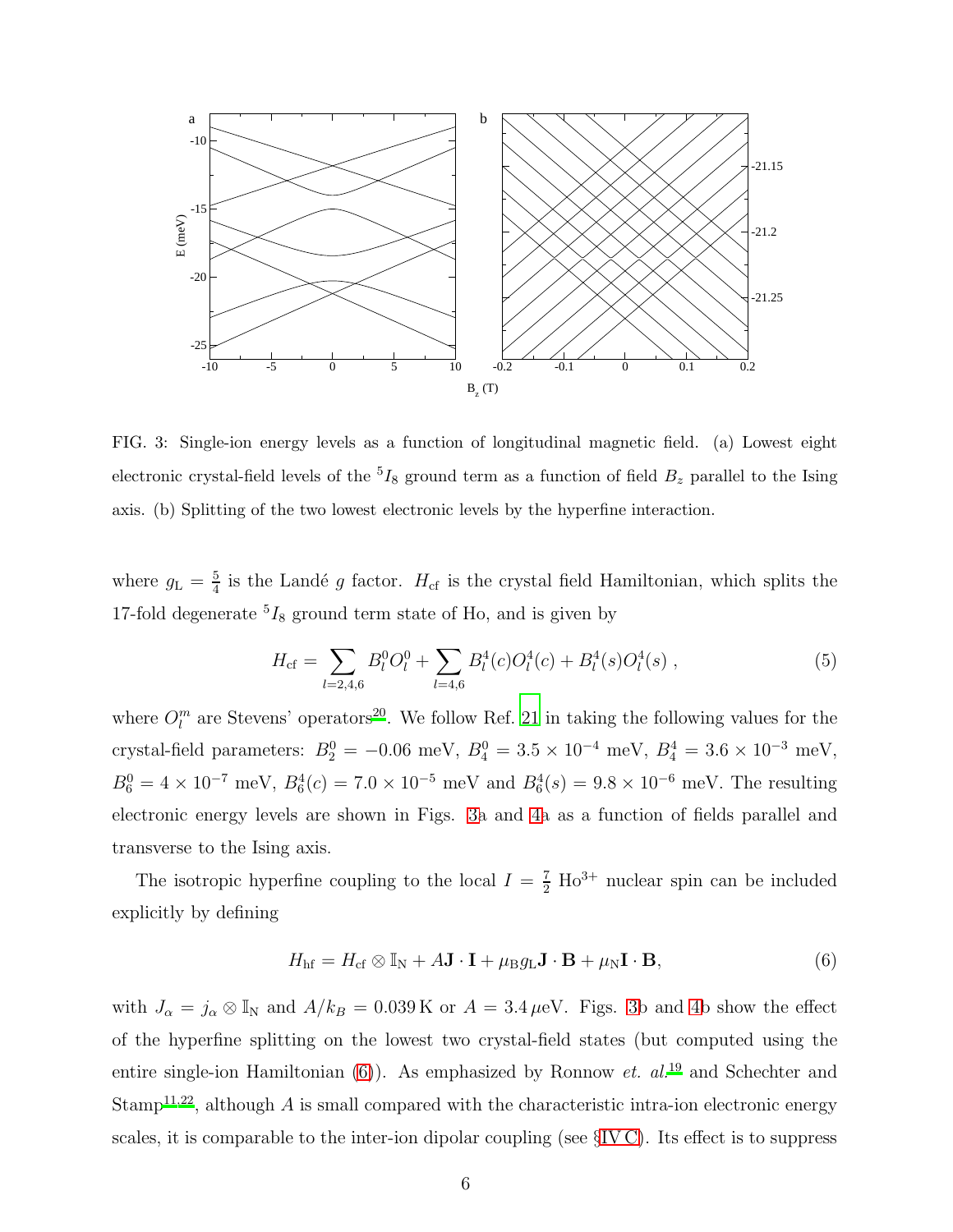

<span id="page-6-0"></span>FIG. 4: Single-ion energy levels as a function of transverse magnetic field. (a) Lowest three electronic crystal-field levels in the presence of a field  $B_x$  transverse to the Ising axis. (b) Splitting of the two lowest electronic levels by the hyperfine interaction.

the mixings between the two terms of the lowest electronic doublet at low temperatures, because the lowest electro-nuclear spin state in each branch has the nuclear and electronic moments anti-aligned and the nuclear moments cannot be reversed at low orders by any of the terms in equation [\(6\)](#page-5-1).

The state-space required to correctly describe the  ${}^{5}I_{8}$  ground term of  $\text{Ho}^{3+}$  in the presence of hyperfine splitting is then  $(2 \times 8 + 1) \times (2 \times \frac{7}{2} + 1) = 136$ . The full Hilbert space on an ion pair therefore has dimensionality  $136^2 = 18496$ , which is inconveniently large for the repeated exact diagonalizations required to treat a range of pair geometries and fields. We therefore proceed by truncating the model to a smaller state space while preserving the essential behavior.

#### B. The electronic two-state system

Following Chakraborty et  $al^2$  $al^2$ , we note the large  $(9.5 \text{ K})$  gap between the ground state doublet and the first excited crystal-field level (Fig[.4a](#page-6-0)). We therefore construct a Hamiltonian describing the low-energy behavior of the ion on a two-dimensional electronic Hilbert space, covering only these states. This is a parameterized model in which the inter-level repulsion shown in Fig. [4a](#page-6-0) is included explicitly as described below.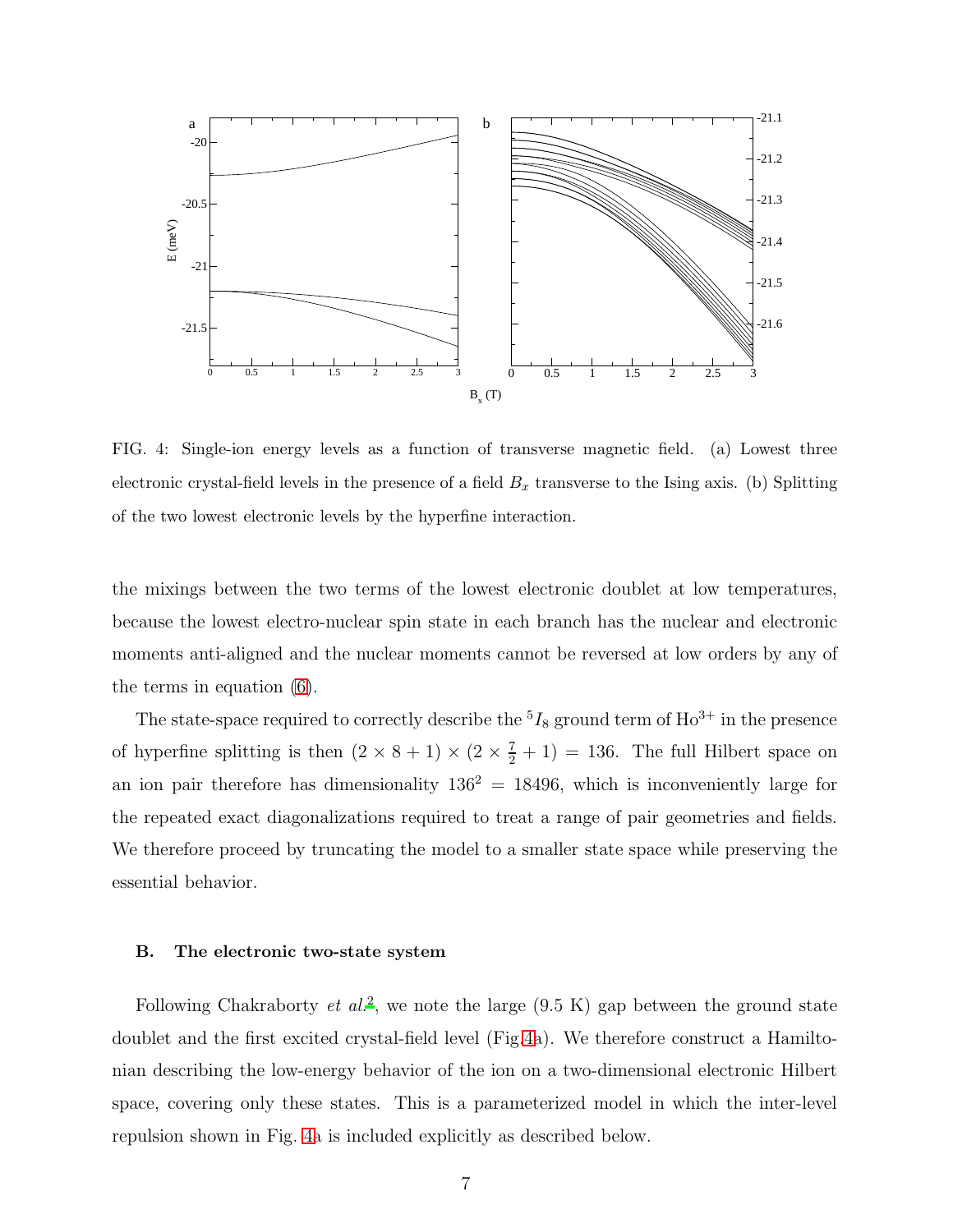For a given value of transverse field  $B_x$  the following two-state Hamiltonian is defined:

<span id="page-7-0"></span>
$$
H^{(2)} \equiv E_0(B_x)\mathbb{I}_2 + \frac{1}{2}\Delta(B_x)\sigma_x + \mu_\text{B}g_\text{L}\mathbf{j}_{\text{eff}}.\mathbf{B}'\,. \tag{7}
$$

Here  $\mathbb{I}_2$  is the identity operator in two dimensions and  $\sigma_x$  is a spin-half Pauli operator.  $E_0(B_x)$  is the mid-point of the lowest two energy levels and  $\Delta(B_x)$  their splitting in that transverse field. The effective angular momentum operators are chosen to reproduce the correct physical angular momentum matrix elements for the two states; their decomposition into Pauli operators is discussed in Ref. [2](#page-16-2). Finally, the field B has been replaced with  $\mathbf{B}' \equiv \mathbf{B} - B_x \hat{\mathbf{i}}.$ 

Note that at first sight one might expect that it would also be possible to construct a three-state model, including the two-fold degenerate ground state as well as the first excited state, which are relatively well separated from the rest of the spectrum (see Figure [3\)](#page-5-0). However it turns out that level repulsion from the rest of the spectrum becomes significant at modest external fields<sup>[2](#page-16-2)</sup>, and for this reason it is preferable to parameterize a two-state effective Hamiltonian operator for every value of transverse field in order to incorporate all these effects.

In the presence of the  $I=\frac{7}{2}$  $\frac{7}{2}$  hyperfine interaction, the two-state model becomes

$$
H_{\rm hf}^{(2)} \equiv E_0(B_x)\mathbb{I}_{16} + \frac{1}{2}\Delta(B_x)\sigma_x \otimes \mathbb{I}_8 + \mu_{\rm B}g_{\rm L}\mathbf{J}_{\rm eff}\cdot\mathbf{B}' + \mu_{\rm N}\mathbf{I}\cdot\mathbf{B} + A\mathbf{J}_{\rm eff}\cdot\mathbf{I} \,,\tag{8}
$$

with  $J_{\text{eff}} \equiv j_{\text{eff}} \otimes I_N$ . This has a dimensionality of 16, and thus the Hamiltonian of a pair of spins will have a numerically tractable dimensionality of 256. In this paper we therefore retain the full nuclear Hilbert space when considering the hyperfine interaction, rather than restricting the model further to the lowest electro-nuclear doublet as in Ref. [22.](#page-17-13)

#### C. Intra-ion coupling

We neglect the small exchange interactions between the  $Ho^{3+}$  ions, so in our model pairs are coupled only by the magnetic dipole interaction. Angular momentum operators are constructed for each spin in a direct product Hilbert space. The dipole coupling between spins at  $\mathbf{R}_1$  and  $\mathbf{R}_2$  is then

$$
H_{12} = \frac{\mu_0 (\mu_B g_L)^2}{R_{12}^3} \sum_{\alpha \beta} \left( \delta_{\alpha \beta} - \frac{3 R_{12}^{\alpha} R_{12}^{\beta}}{R_{12}^2} \right) J_{\alpha}^{(1)} J_{\beta}^{(2)} , \qquad (9)
$$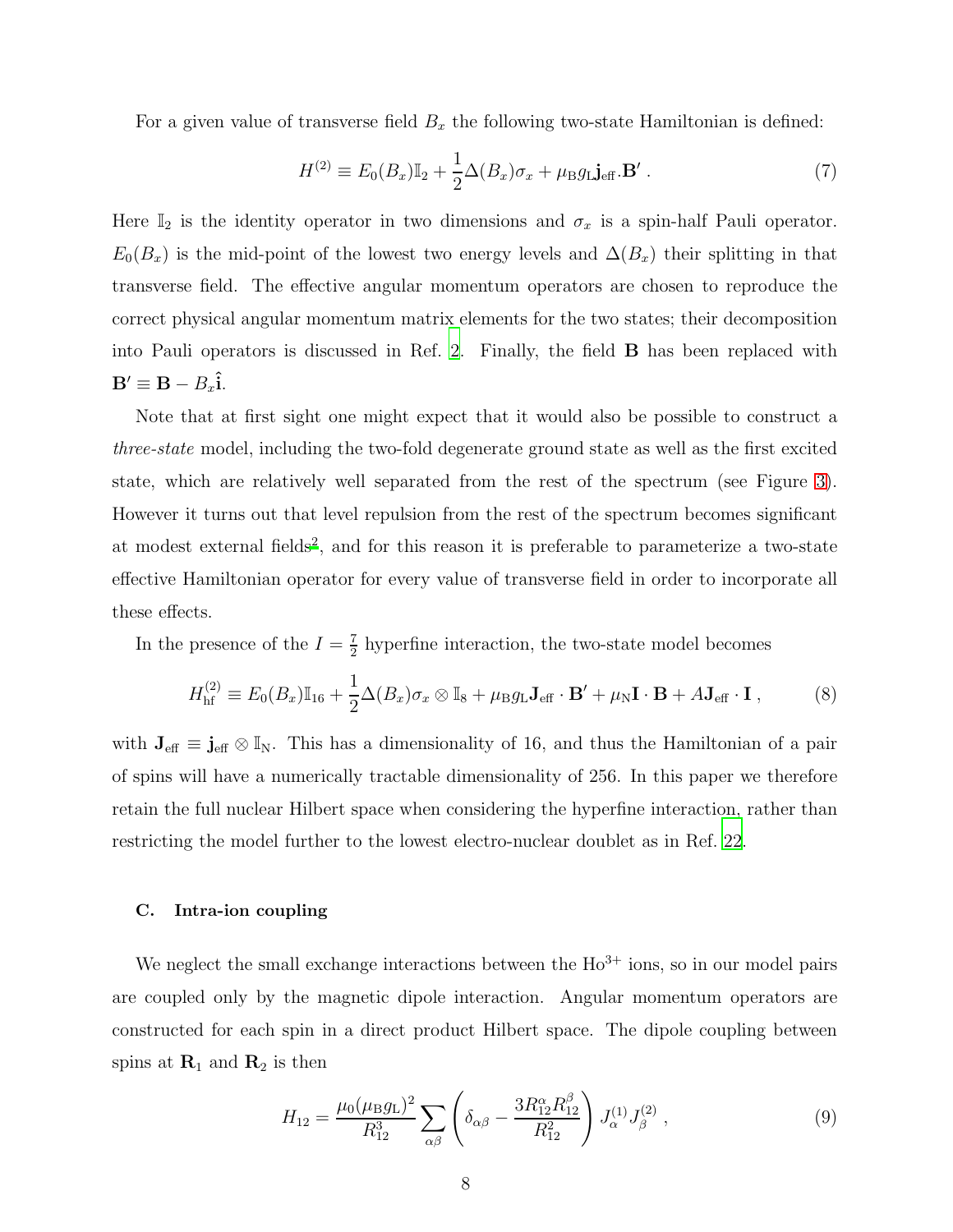where  $\mathbf{R}_{12} \equiv \mathbf{R}_2 - \mathbf{R}_1$  and  $J_\alpha^{(i)}$  is component  $\alpha$  of the total angular momentum of ion *i*. The total Hamiltonian of the pair is

<span id="page-8-0"></span>
$$
H_{\text{pair}} = H_1 + H_2 + H_{12}.\tag{10}
$$

Note that for a given pair,  $H_{12}$  gives rise to an effective field at site 1

$$
B_{\text{eff},\alpha}^{(1)} = \frac{\mu_0(\mu_\text{B} g_\text{L})}{R_{12}^3} \sum_{\beta} \left( \delta_{\alpha\beta} - \frac{3R_{12}^\alpha R_{12}^\beta}{R_{12}^2} \right) J_{\beta}^{(2)},\tag{11}
$$

which in general contains a transverse component. Strictly, therefore, the field-dependent parameters in equation [\(7\)](#page-7-0) should be computed incorporating this component. However, in practice this dependence is negligible for the applied fields of interest because the characteristic scale of  $B^{(1)}$  is at most  $\mu_0 \mu_B g_L |J^{(2)}|/a^3 = 29 \,\text{mT}$ , while the experimental variation of  $\chi$ is on the scale of fields that can mix the Ising doublet, of order  $1 T$  (see Figures [2](#page-4-1) and [4\)](#page-6-0).

#### D. Computing the susceptibility

The isothermal susceptibility is defined as

<span id="page-8-1"></span>
$$
\chi_{\alpha\beta} \equiv \frac{1}{V} \left( \frac{\partial \langle m_{\alpha} \rangle}{\partial H_{\beta}} \right)_{T} , \qquad (12)
$$

where  **is the total magnetic moment and**  $V$  **is the sample volume. We apply this by** computing the field-dependent eigenstates of the pair Hamiltonian [\(10\)](#page-8-0) and computing

$$
\chi_{\alpha\beta} = -\frac{1}{k_B T Z V} \sum_{i} \exp(-E_i / k_B T) \langle i | \Delta \hat{m}_{\alpha} | i \rangle \langle i | \Delta \hat{m}_{\beta} | i \rangle + \frac{1}{Z V} \sum_{i} \exp(-E_i / k_B T) \sum_{j}^{\prime} 2 \Re \left[ \frac{\langle i | \hat{m}_{\alpha} | j \rangle \langle j | \hat{m}_{\beta} | i \rangle}{E_i - E_j} \right]
$$
(13)

$$
= \chi_{\rm Pauli} + \chi_{\rm Van \ Vleck} \ ,
$$

where the primed sum goes over all states i and j such that  $E_i \neq E_j$  and  $\Delta m_\alpha \equiv m_\alpha - \langle m_\alpha \rangle$ . Matrix elements between degenerate states have been made to vanish by a choice of basis such that  $\hat{m}_{\beta}$  is diagonal in each degenerate subspace. Numerically we assume states i and j are degenerate if  $E_j - E_i < \varepsilon$ , a small value chosen such that the susceptibility is not sensitive to variations in  $\varepsilon$ . Note that in applying equation [\(12\)](#page-8-1) we assume that the Ho3+ ions remain in thermal equilibrium over the timescales of the experiment, i.e. that all thermalizing relaxation processes operate on a timescale fast compared to the measurement.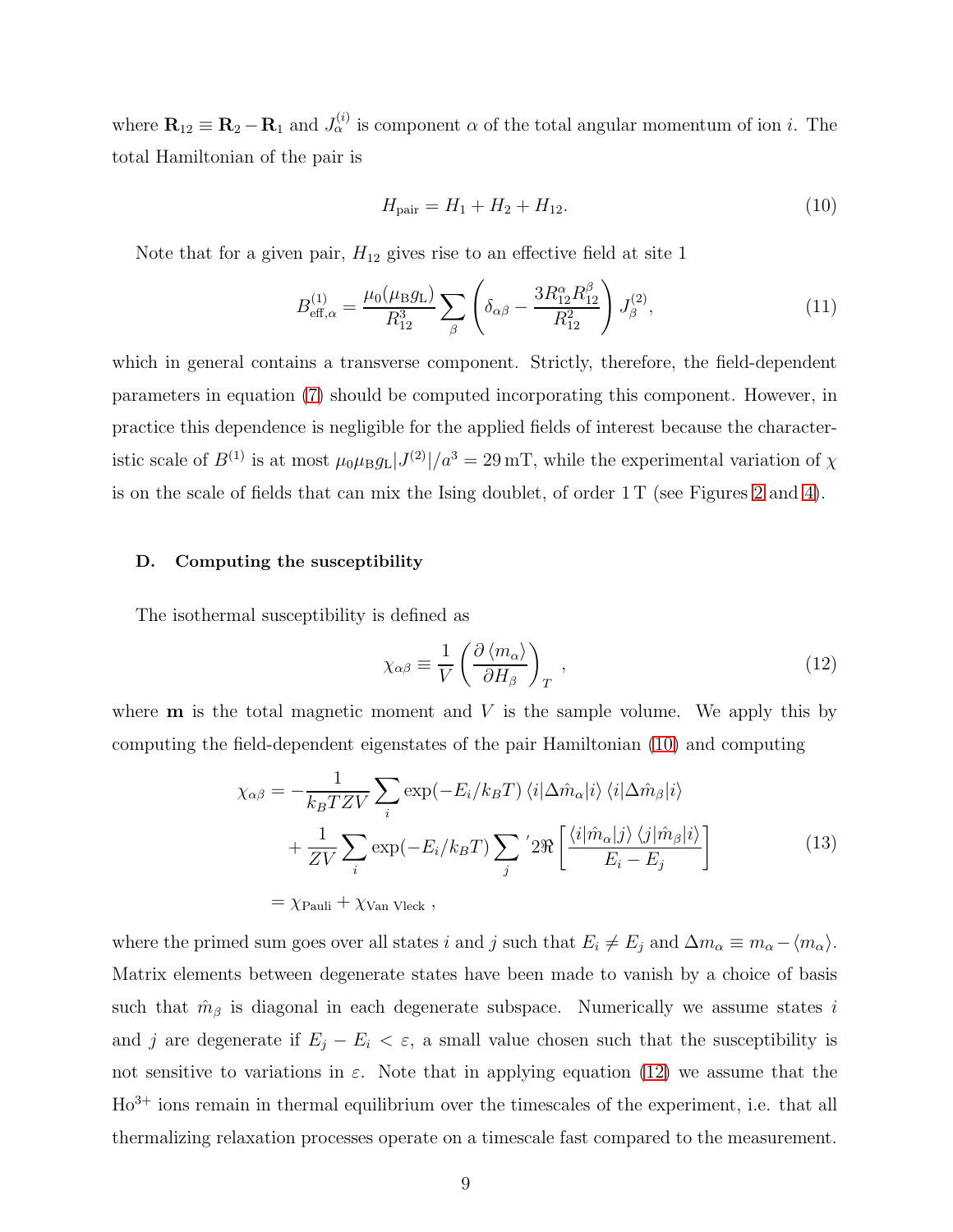#### <span id="page-9-1"></span>E. A pair-ensemble weighting scheme

We wish not only to examine the behavior of specific pairs of spins, but also to calculate the average response for a distribution of spin pairs corresponding to the physical  $LiH_{00.045}Y_{0.955}F_4$  crystal. We proceed by assuming that at this dilute concentration the behavior of each spin is affected only by the closest spin and compute a weighted susceptibility. This is determined by computing the susceptibility of an exhaustive sample of pairs of spins up to some cutoff distance  $r_c$  and weighting each term by the probability that in a randomly populated set of sites in a lattice with mean fractional occupancy  $x$ , the chosen spin  $s_2$  would be the nearest occupied site to the reference spin  $s_1$ . If all the sites were at different distances, this would be given by the probability that no sites nearer to  $s_1$  than  $s_2$ are occupied, while the site  $s_2$  itself is occupied. The weighting for a site  $s_j$  would then be

$$
w_j = x(1-x)^{N_j}, \t\t(14)
$$

where  $N_j$  is the number of sites closer to  $s_1$  than  $s_j$ . However in practice the sites  $s_2$  occur in 'shells' with equal distance from  $s_1$ ; if there are  $n_j$  sites in shell j, we ascribe a weighting to each site which is a fraction  $1/n_j$  of the probability that there is at least one neighboring spin anywhere in the shell:

$$
w_j = \left[\frac{1 - (1 - x)^{n_j}}{n_j}\right] (1 - x)^{N_j} . \tag{15}
$$

The cutoff distance  $r_c$  is always chosen such that the probability of the nearest occupied site  $s_2$  being more than  $r_c$  from  $s_1$  does not significantly exceed  $10^{-3}$ ; the required  $r_c$  therefore increases as  $x$  falls. For the calculations presented here we included 22 shells of neighbors containing 146 ions, corresponding to  $r_c = 2.58 a = 13.4$  Å. At the experimental spin concentration ( $x = 0.045$ ) the probability that the pair separation exceeds  $r_c$  is then 1.20  $\times$  $10^{-3}$ .

#### <span id="page-9-0"></span>IV. RESULTS

# A. Contributions of individual pairs

The magnetic response of a pair of Ho spins depends strongly on their separation and orientation. Fig [5](#page-11-1) shows the Ising-axis and transverse response of all pairs that make a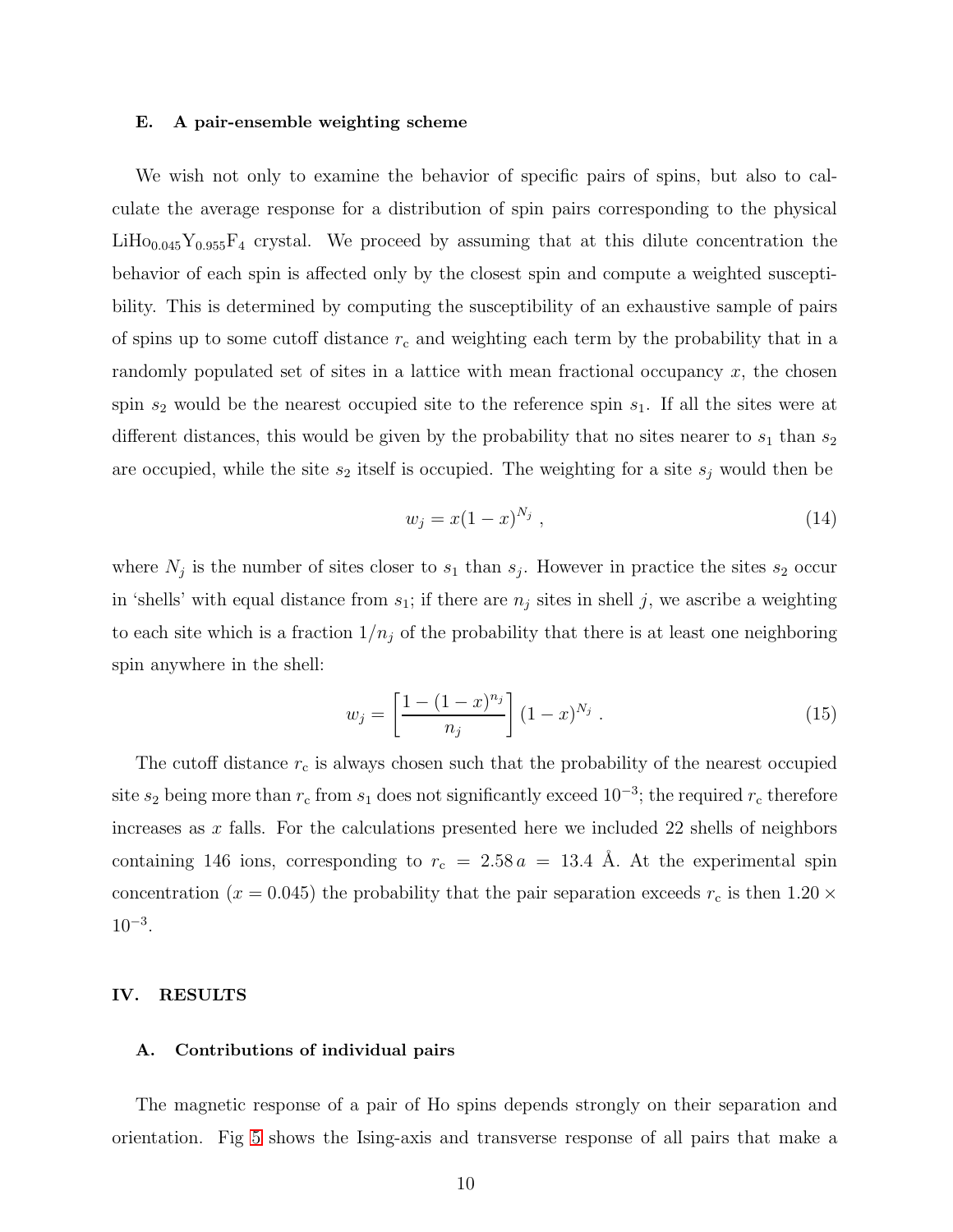significant contribution to the cluster ensemble. Although these plots are of illustrative value in demonstrating the wide range of behaviors arising from spin pairs, it is more useful to examine how these different responses contribute to the ensemble average. Fig [6](#page-12-1) shows these averages by plotting the susceptibilities of each pair using the weighting  $w_i$  as a color map. Susceptibility bands appear in this weighted map due to particular closely neighboring spin pairs. It can also be seen that for every pair of spins with a transverse susceptibility  $\chi_{xz}(B_x) = f(B_x)$ , there exists a pair with  $\chi_{xz}(B_x) = -f(B_x)$ . It thus follows that an ensemble average as defined in Sec. [III E](#page-9-1) will give a zero value of  $\chi_{xz}$  for all values of field  $B_x$ . As discussed below, the measured response is well described by a small  $(0.6^{\circ})$  tilt of  $B_x$ , producing a polarizing field along the Ising axis. A comparison of the weighted susceptibilities with and without the incorporation of hyperfine effects suggests that the primary effect of the hyperfine term is to renormalize the transverse field; this behavior is discussed in more detail in Section [IV C](#page-11-0) below.

#### B. Pair orientation and response

Depending on relative orientation, the dipole coupling can be either ferromagnetic or antiferromagnetic. A ferromagnetic pair has a susceptibility  $\chi_{zz}$  which diverges in the limit of low temperatures and zero transverse field, whereas an antiferromagnetically coupled pair has vanishing susceptibility in the same limit. As can be seen from Fig. [2,](#page-4-1) antiferromagnetic behavior dictates the measured response of the sample of  $\rm LiHo_{0.045}Y_{0.955}F_4,$  and as shown in Fig [5](#page-11-1) certain pairs show a qualitatively similar magnetic response. As we shall see below, however, their contribution to the ensemble average used in this paper is not sufficient to make the overall average susceptibility agree with the measured one.

The relation of this behavior to the crystal geometry can be understood from Fig. [7,](#page-13-0) showing the zero-field susceptibility at  $T = 70 \text{ mK}$  of a pair of Ho<sup>3+</sup> ions separated by a distance r in the  $a-b$  plane and z on the c-axis. The crossover between the ferromagnetic and antiferromagnetic couplings occurs along the line  $z/r = 1/\sqrt{2}$ ; the strongly antiferromagnetic pairs are located in-plane at  $(1, 0, 0)$  and  $(2, 0, 0)$  and the most strongly ferromagnetic pair is the nearest-neighbor pair at  $(\frac{1}{2}, 0, \frac{1}{4})$  $\frac{1}{4}$ ). Note that the on-axis pair  $(0,0,1)$  is more weakly ferromagnetic at this temperature, owing to the larger spatial separation.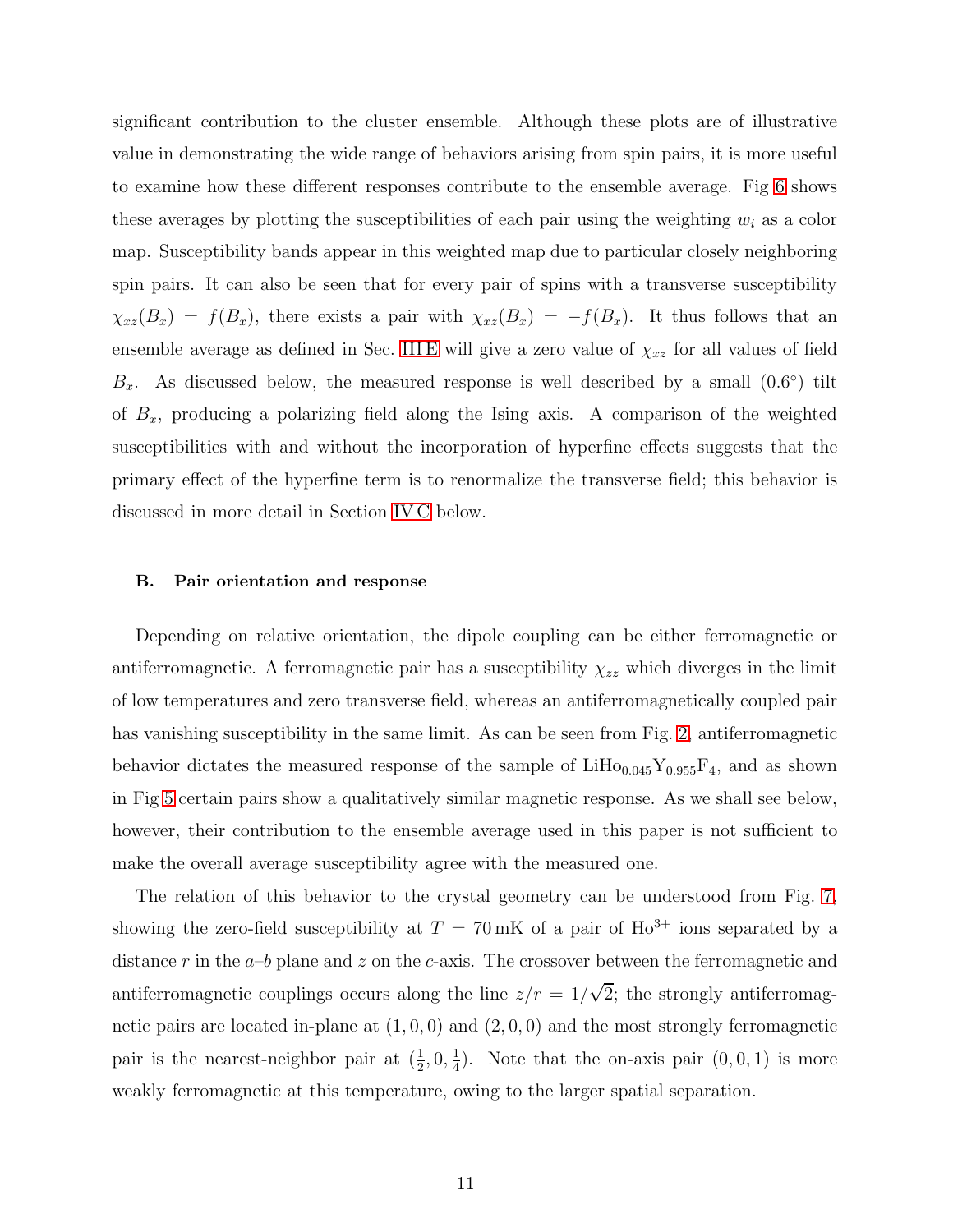

<span id="page-11-1"></span>FIG. 5: Computed susceptibilities for all pairs of spins at  $T=70$  mK, with hyperfine interactions included. (a) Diagonal response  $\chi_{zz}$ . (b) Off-diagonal response  $\chi_{xz}$ .

#### <span id="page-11-0"></span>C. The effect of the hyperfine interaction

We now examine the role that hyperfine interactions play in determining the behavior of the system. It is important to understand whether these effects produce a qualitative change in the behavior, as expansion of this model to  $n = 3$  and larger clusters of spins becomes numerically impractical if the hyperfine splittings are essential. Fig. [8](#page-14-1) shows susceptibilities for high-weight spin pairs both with and without hyperfine effects. (Note that pairs such as  $(\frac{1}{2}, 0, \frac{1}{4})$  $(\frac{1}{4})$  and  $(0, \frac{1}{2})$  $\frac{1}{2}, \frac{1}{4}$  $\frac{1}{4}$ , which are equivalent at zero field, become inequivalent for non-zero fields, except when the field lies along symmetry directions such as  $(1, 1, 0)$ .) We see that the primary role of the hyperfine interactions is to renormalize the applied transverse field, rather than to introduce fundamentally different behavior. This in turn suggests that useful insights may be derived from considering larger spin clusters in the absence of the hyperfine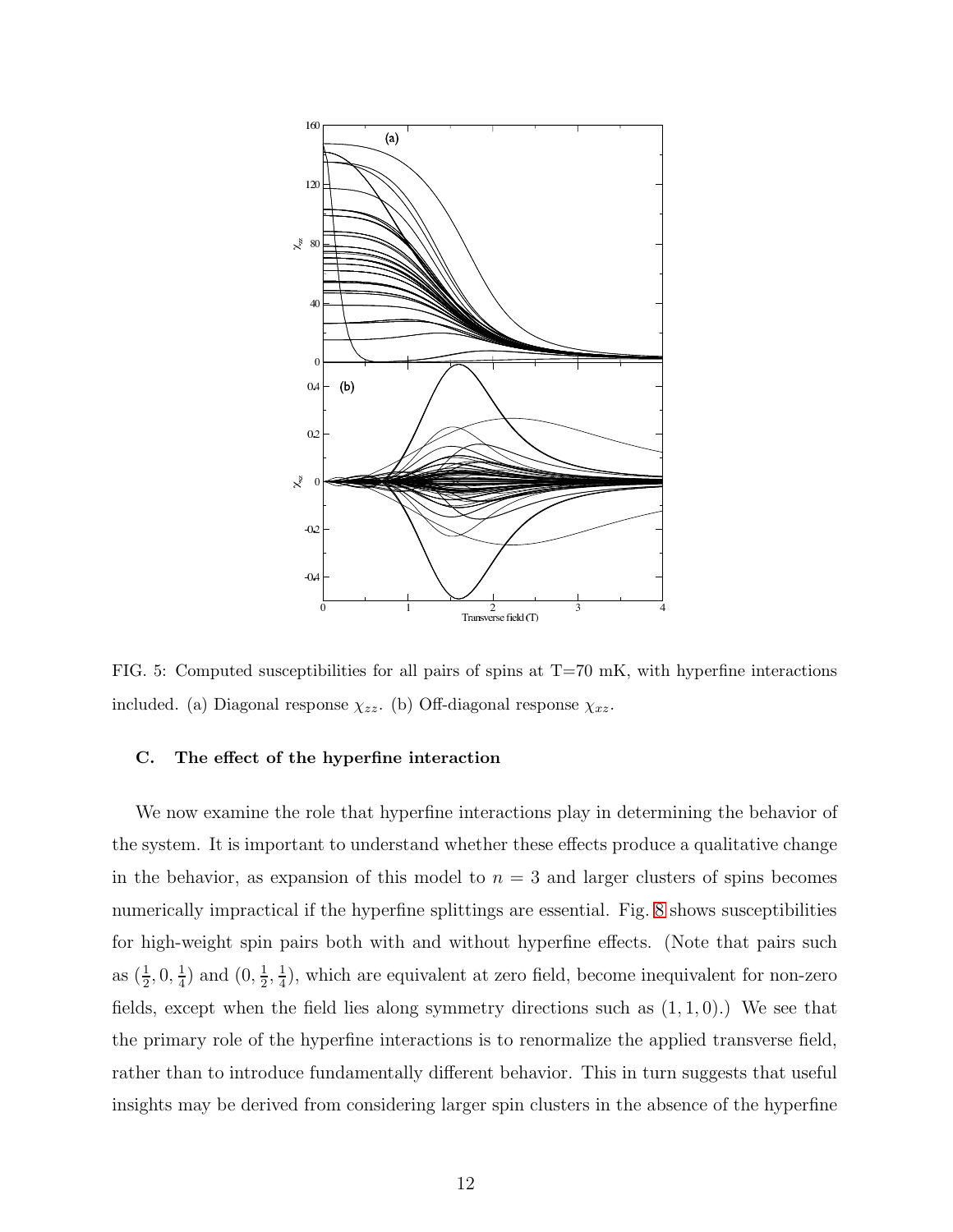

<span id="page-12-1"></span>FIG. 6: (Color online) Contribution of the various pairs to the ensemble-averaged functions  $\chi_{xz}(B_x)$ (top) and  $\chi_{zz}(B_x)$  (bottom). Left and right, respectively, show the effects of omitting and including the hyperfine term in the Hamiltonian. The temperature was  $T = 70$  mk and the field was applied along  $(1, 0, 0)$ .

splittings. It should be noted, however, that the strongly ferromagnetic  $(\frac{1}{2}, 0, \frac{1}{4})$  $\frac{1}{4}$ ) pair does not show this renormalization when it is oriented so that the projection of the separation vector into the ab-plane lies along the transverse field direction.

#### <span id="page-12-0"></span>D. The ensemble-averaged susceptibilities

Fig. [9](#page-15-0) shows the experimental and ensemble-averaged longitudinal susceptibility  $\chi_{zz}$ . The left panel shows computed and experimental results at temperatures of 70, 110 and 150 mK. Computed results include the effect of the hyperfine response, but omit in this panel the effect of tilting the field  $B_x$ . The model captures the overall temperature dependence of the data, but it cannot account for the low-field suppression of the susceptibility because the average is dominated by the contributions of ferromagnetic and effectively uncoupled pairs.

The right panel of Fig. [9](#page-15-0) shows the effects of varying the parameters of the model at a constant T=70 mK. The dashed curves show the result of removing the hyperfine terms;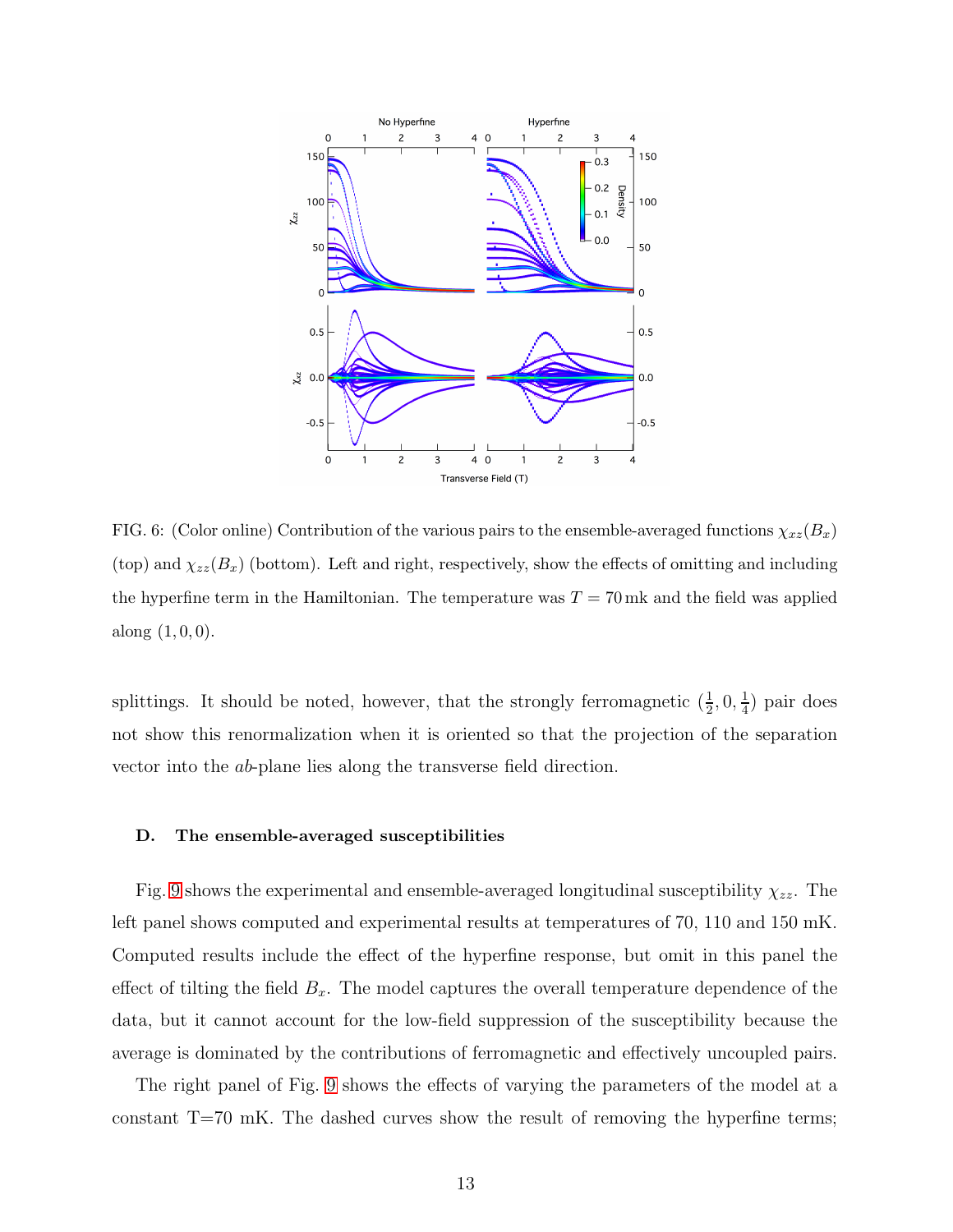

<span id="page-13-0"></span>FIG. 7: (Color online) The effect of geometry on  $\chi_{zz}$ , computed with zero transverse field and temperature  $T = 70$  mK. Response is plotted for a pair of spins with axial separation z and inplane seperation  $r$  (units of lattice parameter  $a$ ) with the marked points showing the locations of various nearest neighbors. The susceptibility is shown in units of emu/mol Ho.

for most of the field range, the renormalization seen in the individual pair susceptibilities is visible. At low field, the strongly ferromagnetic  $(\frac{1}{2}, 0, \frac{1}{4})$  $\frac{1}{4}$ ) pairing dominates, and no renormalization is seen. The dotted curve shows the result of keeping the hyperfine effects and adding a 0.6° tilt to the applied field, with the attendant slight polarization along the Ising axis. We can see that this improves the match between the high-field behavior of the model and the experiment.

Fig. [10](#page-16-5) displays similar information for  $\chi_{xz}$ . Note that owing to the symmetry observed in Fig. [5\(](#page-11-1)b), the ensemble average of  $\chi_{xz}$  vanishes in the absence of a polarizing field. Thus, the only appropriate comparison is between the tilted-field computation and the measured value, as shown in the left pane of Fig. [10](#page-16-5) for both single-ion and ensemble-pair-average computations. It is clear that the tilt is responsible for the measured effect, with the pair average providing a better match to the measured susceptibility than a single-ion calculation.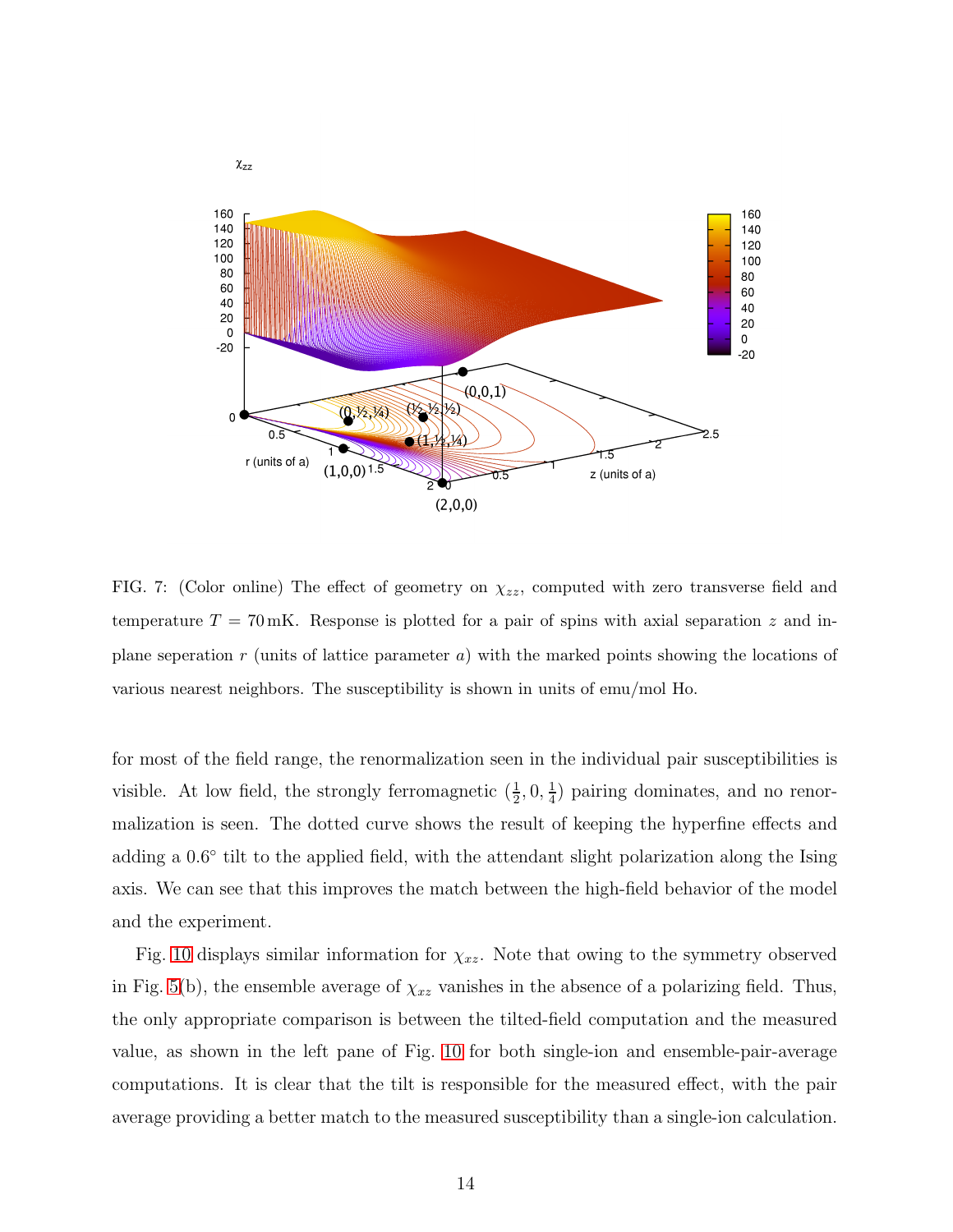

<span id="page-14-1"></span>FIG. 8: (Color online) The magnetic response at  $T = 70 \text{ mK}$  of certain important spin pairs, using a Hamiltonian which incorporates hyperfine effects (solid) and which omits these effects (dotted). The primary effect of adding the hyperfine splitting is to impose an effective renormalization of the transverse field scale. The transverse field is applied along the  $(1, 0, 0)$  direction.

The effect of the hyperfine response is the same renormalization of the field seen in the longitudinal response. The right pane of this figure shows the effect of temperature on both the measured and the pairwise average  $\chi_{xz}$ .

### <span id="page-14-0"></span>V. CONCLUSIONS

We have developed a spin-pair model for understanding the behavior of dilute LiHo<sub>x</sub>Y<sub>1−x</sub>F<sub>4</sub>. A weighted ensemble average of all spin pairs reproduces the high-transversefield experimental susceptibility, but not the low-field antiferromagnetic character of the data. Nonetheless, the rise in the longitudinal susceptibility at a transverse field of around 1 T, which looks like a signature of a spin gap, does correspond to the calculated susceptibility for certain antiferromagnetic pairs. This suggests that a full understanding of the system requires treatment of larger clusters, an extension which should be numerically fea-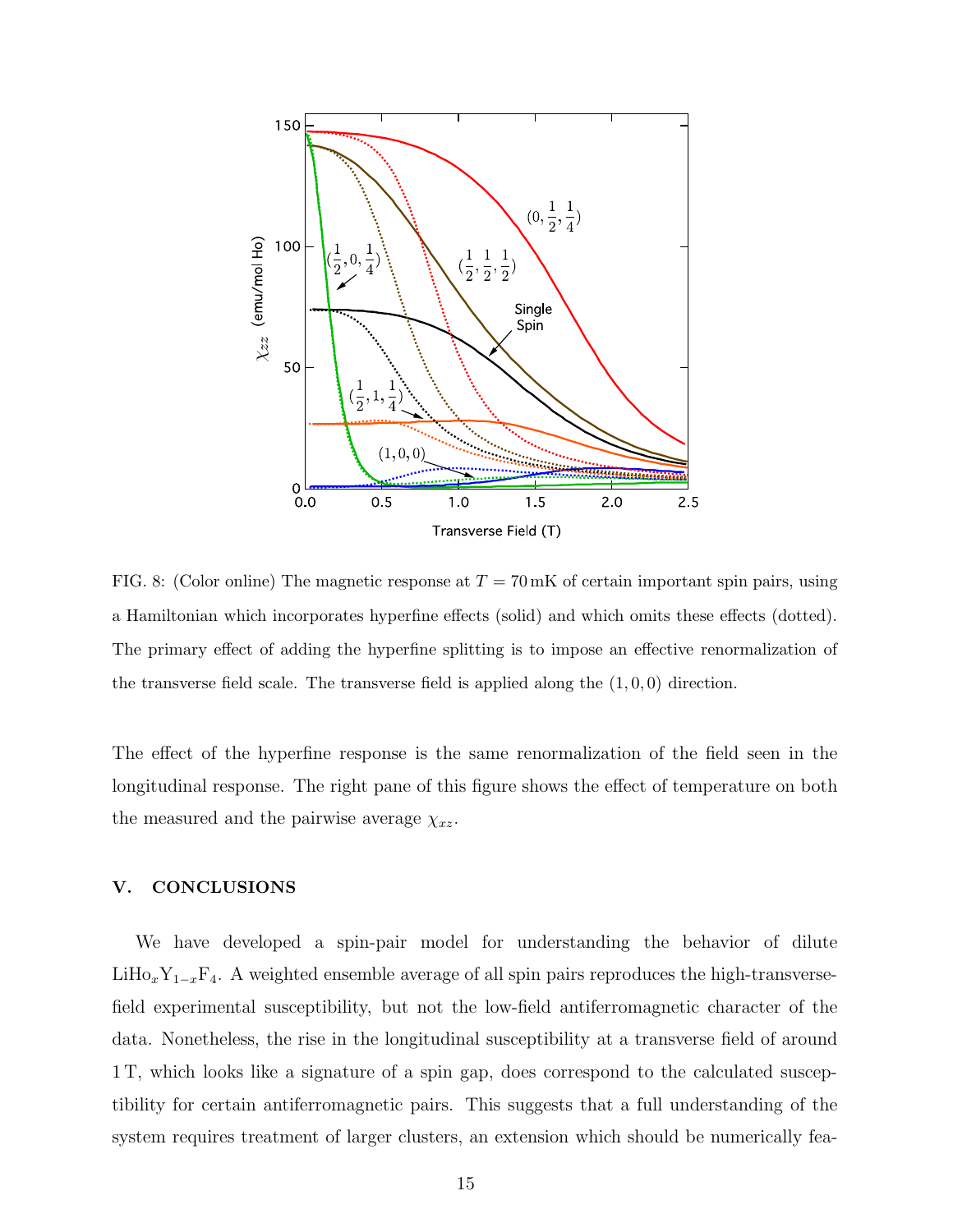![](_page_15_Figure_0.jpeg)

<span id="page-15-0"></span>FIG. 9: (Color online) Measured and computed  $\chi_{zz}$  (in units of emu/mol Ho). (left) Computed (heavy, red curves) and measured (blue, light) susceptibility. Solid, dotted and dashed curves are T=70 mK, 110 mK and 150 mK respectively. (Right) The effect of tilting the transverse field (dotted curve), and of omitting the hyperfine interaction (dashed), at T=70 mK. Unbroken red (heavy) and blue (light) curves, again show the computed (with hyperfine, no tilting) and measured susceptibilities respectively.

sible because of the observation that the primary effect of the hyperfine splitting in the dc susceptibility is to renormalize the transverse field. This will allow extension of the model to larger clusters of spins using the simplified 2-state description for individual spins rather than a full 16-state description. Ultimately, to reach the thermodynamic limit, it would still be necessary to generalize a scaling approach, such as the real-space renormalization group of Ref.[9](#page-17-6) , to include finite transverse fields.

Such an extension would sample somewhat different regions of configuration space, since Fig. [7](#page-13-0) shows that the antiferromagnetic region extends considerably farther in distance than does the ferromagnetic region. This space is not sampled significantly in the pairwise model, owing to the rapid fall-off of the weighting function  $w_i$  with distance, but larger clusters can sample this interaction region far more extensively.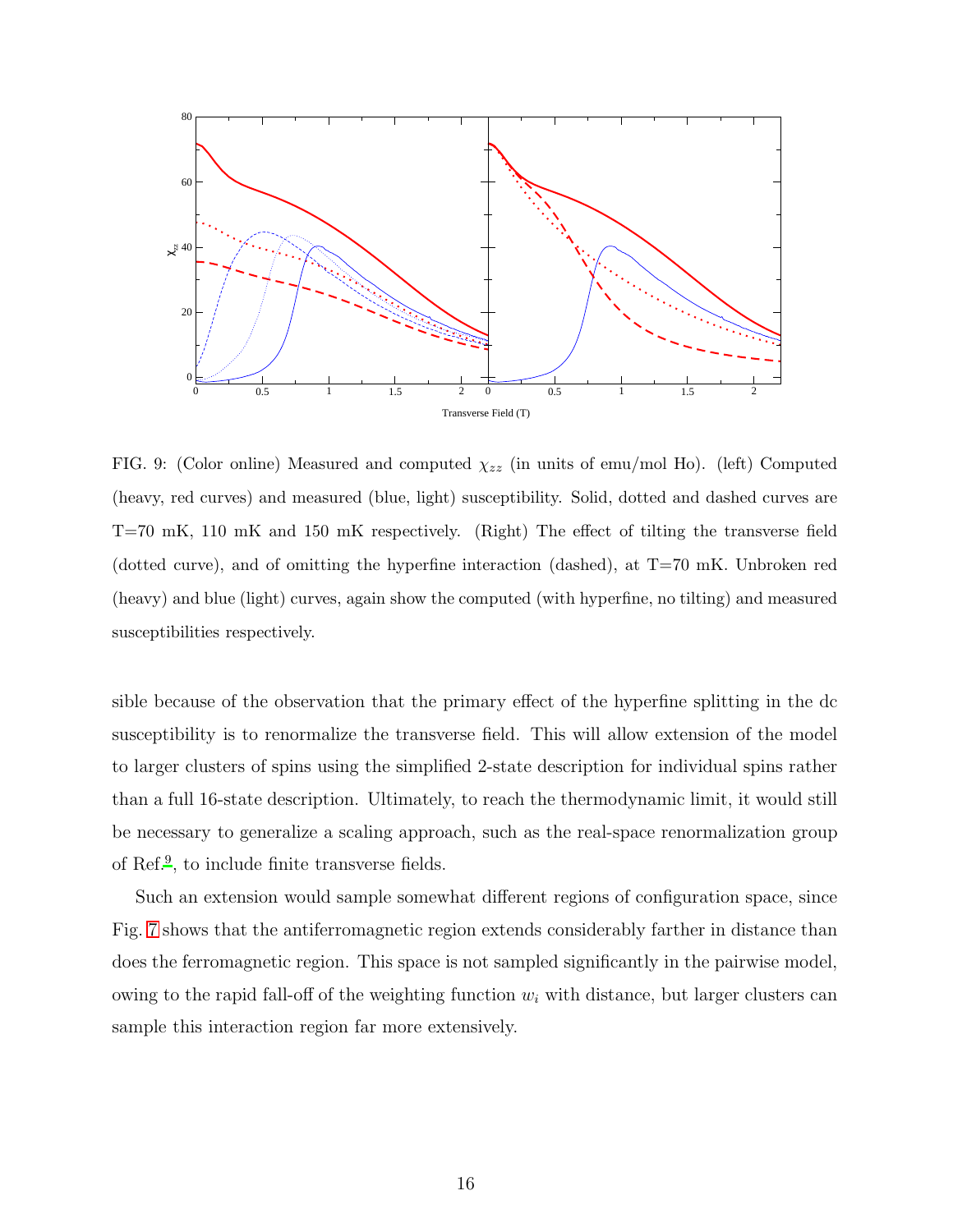![](_page_16_Figure_0.jpeg)

<span id="page-16-5"></span>FIG. 10: (Color online) The apparent transverse susceptibility resulting from a transverse field tilted by 0.6°. (Left) Measured susceptibility (blue, thin, solid curve) is contrasted with the susceptibility of a single ion in a tilted field (dashed curves), and the pairwise average susceptibility (dotted). The heavy, red curves include hyperfine effects. The thin, red curves do not. (Right) The effect of temperature. Measurements are shown as light, blue curves; calculations as heavy, read curves. Temperatures are 70 mK (solid curve), 110 mK (dotted) and 150 mK (dashed).

# Acknowledgments

The work at the University of Chicago was supported by U.S. DOE Basic Energy Sciences Grant No. DE-FG02-99ER45789, and that at UCL by the U.K. Engineering and Physical Sciences Research Council under grant EP/D049717/1.

<sup>∗</sup> Electronic address: [andrew.fisher@ucl.ac.uk](mailto:andrew.fisher@ucl.ac.uk)

<span id="page-16-1"></span><span id="page-16-0"></span><sup>&</sup>lt;sup>1</sup> D. Bitko, T. F. Rosenbaum, and G. Aeppli, Phys. Rev. Lett.  $77$ , 940 (1996).

<span id="page-16-2"></span><sup>2</sup> P. B. Chakraborty, P. Henelius, H. Kjønsberg, A. W. Sandvik, and S. M. Girvin, Phys. Rev. B 70, 144411 (2004).

<span id="page-16-3"></span><sup>3</sup> A. H. Cooke, D. A. Jones, J. F. A. Silva, and M. R. Wells, Journal of Physics C: Solid State Physics 8, 4083 (1975).

<span id="page-16-4"></span><sup>4</sup> P. Beauvillain, J. Renard, I. Laursen, and P. Walker, Phys Rev B 18, 3360 (1978).